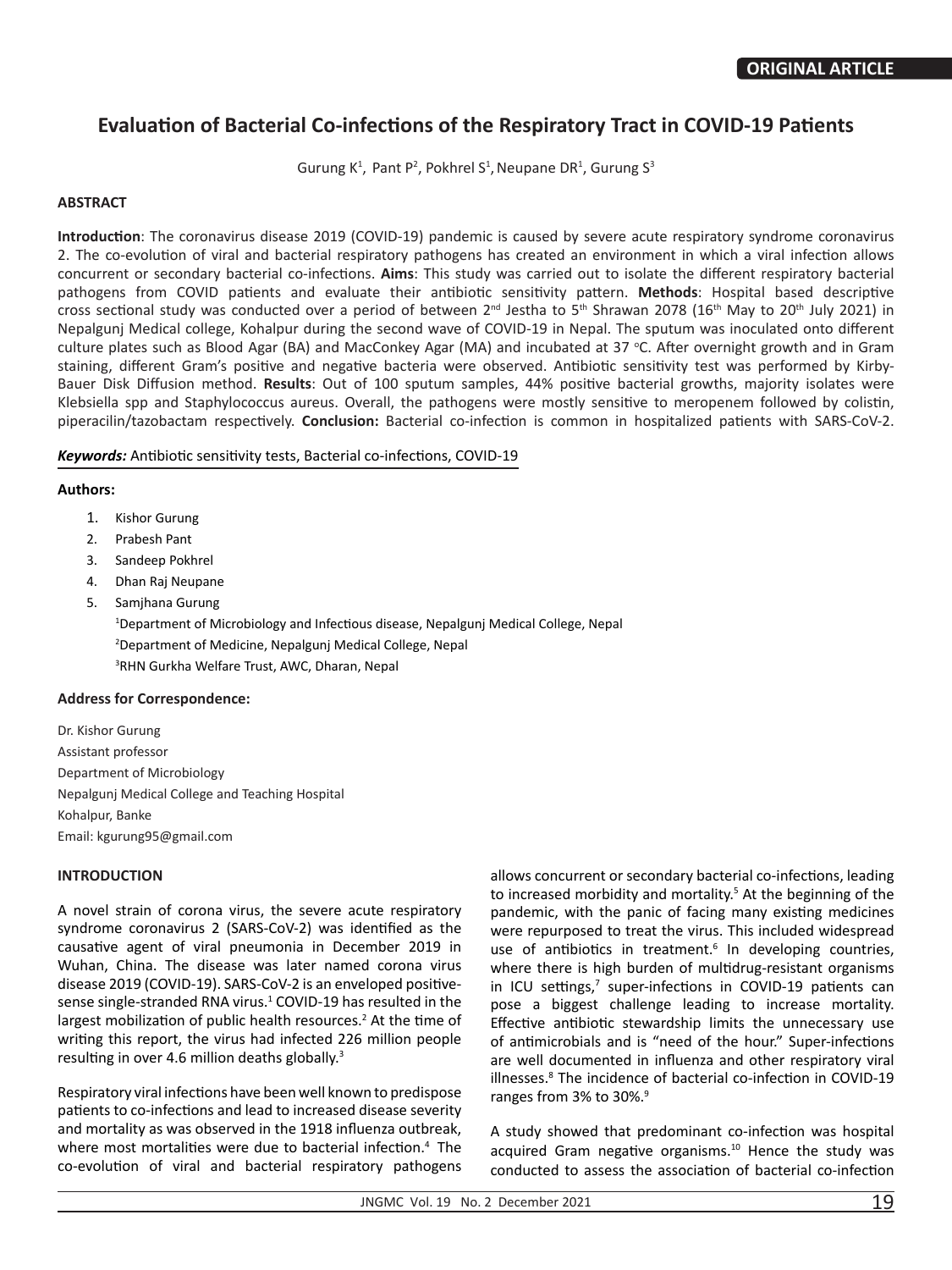#### in COVID-19.

#### **METHODS**

This study was hospital based descriptive cross sectional study. This study was conducted over a period of between  $2<sup>nd</sup>$  Jestha to 5<sup>th</sup> Shrawan 2078 (16<sup>th</sup> May to 20<sup>th</sup> July 2021) in Nepalgunj Medical college, Kohalpur during the second wave of COVID-19 in Nepal. About 100 COVID patients proved by reverse transcription polymerase chain reaction (RT-PCR) were enrolled in this study. The informed consent was obtained from all the subjects and their relatives. Sputum sample were collected in leak proof container, tightly sealed and transport in leak proof zip plastic bag. Patient name, hospital id number, date and time of collection were written on sample container for properly and details of patients were recorded. The sputum sample were transferred to the microbiology laboratory and processed immediately. Samples were processed following the standard protocol of bio-safety.

The sputum was inoculated onto different culture plates such as Blood Agar (BA) and MacConkey Agar (MA) and incubated for overnight at 37°C. After overnight, growth was observed, smear was prepared from bacterial colony and simultaneously transfer to peptone water. The smear was fixed by heat and stained by Gram's Method.<sup>11</sup> The smears were examined under light microscope than using oil immersion lens. Gram stain was used to observe for presence of different Gram's positive and Gram's negative bacteria.

For Gram's positive cocci, catalase, coagulase tests were done and, Gram's negative bacilli different biochemical tests; indole<sup>12</sup> triple sugar iron agar, citrate<sup>13</sup> urease and oxidase were performed. Finally antibiotic sensitivity test was performed by Kirby-Bauer Disk Diffusion method.14

#### **RESULTS**

The total numbers of cases were 100. Their age ranged from 17- 83 years. The male to female ratio was 2.3:1. There were 14 patients' falls under 0-30 age group, 64 patients in the 31-60 age group followed by 22 patients in the 61-90 age groups as shown in Table I.

| Age          | Gender      | <b>Number</b><br>of<br>patients |       |
|--------------|-------------|---------------------------------|-------|
|              | <b>Male</b> | <b>Female</b>                   |       |
| $0 - 30$     | 6           | 8                               | 14    |
|              | (42%)       | (58%)                           | (14%) |
| $31 - 60$    | 46          | 18                              | 64    |
|              | (72%)       | (28%)                           | (64%) |
| 61-90        | 18          | 4                               | 22    |
|              | (82%)       | (18%)                           | (22%) |
| <b>Total</b> | 70<br>(70%) | 30<br>(30%)                     | 100   |

*Table I: Age and sex wise distribution of the study subjects*

Out of 100 patients, bacterial pathogens were isolated from 44 (44%) samples. Of the 44 positive bacterial growths, majority isolates were Klebsiella spp. (63%) followed by Staphylococcus aureus (31%), Pseudomonas aeruginosa (18%), Acinetobacter spp. (4%) and Enterobacter spp (4%). More information about isolation of potential respiratory pathogens is presented in Table II.

| <b>Respiratory pathogens</b> | <b>Total Number</b> |  |  |
|------------------------------|---------------------|--|--|
|                              | 2                   |  |  |
| Acinetobacter spp.           | (4%)                |  |  |
|                              | $\mathcal{P}$       |  |  |
| Enterobacter spp.            | (4%)                |  |  |
|                              | 28                  |  |  |
| Klebsiella spp.              | (63%)               |  |  |
|                              | 8                   |  |  |
| Pseudomonas aeruginosa       | (18%)               |  |  |
|                              | 14                  |  |  |
| Staphylococcus aureus        | (31%)               |  |  |
| Total                        | 44                  |  |  |

#### *Table II: Characteristics of potential respiratory pathogens (n = 44) in 100 patients hospitalized with COVID-19*

In this study, there were 16 antibiotics were used for sensitivity test. They were amikacin(AK), amoxicillin/clavulanate(AMC), ampicillin/salbactam (A/S), azithromycin (AZM), clindamycin (CD), cefixime(CFM), colisitin(CL), cotrimoxazole(COT), ceftriaxone(CTR), doxycycline(DO), levofloxacin(LE), moxifloxacin(MO), meropenem(MRP), ofloxacin(OF), piperacilin/tazobactam(PIT), tobramycin (TOB). Klebsiella spp. was the major isolate, which was most sensitive to meropenem (67%) and colistin (67%) followed by piperacilin/tazobactam (56%), similarly sensitive to amoxicillin/clavulanate, amikacin, doxycycline, tobramycin 56%, 50%, 44% and 44% respectively. Overall, the pathogens were mostly sensitive to meropenem followed by colistin, piperacilin/tazobactam respectively. Indeed, Table III shows that 44% of COVID-infected patients (44/100) were treated with broad-spectrum antibiotics who had different pathogens isolated from sputum samples.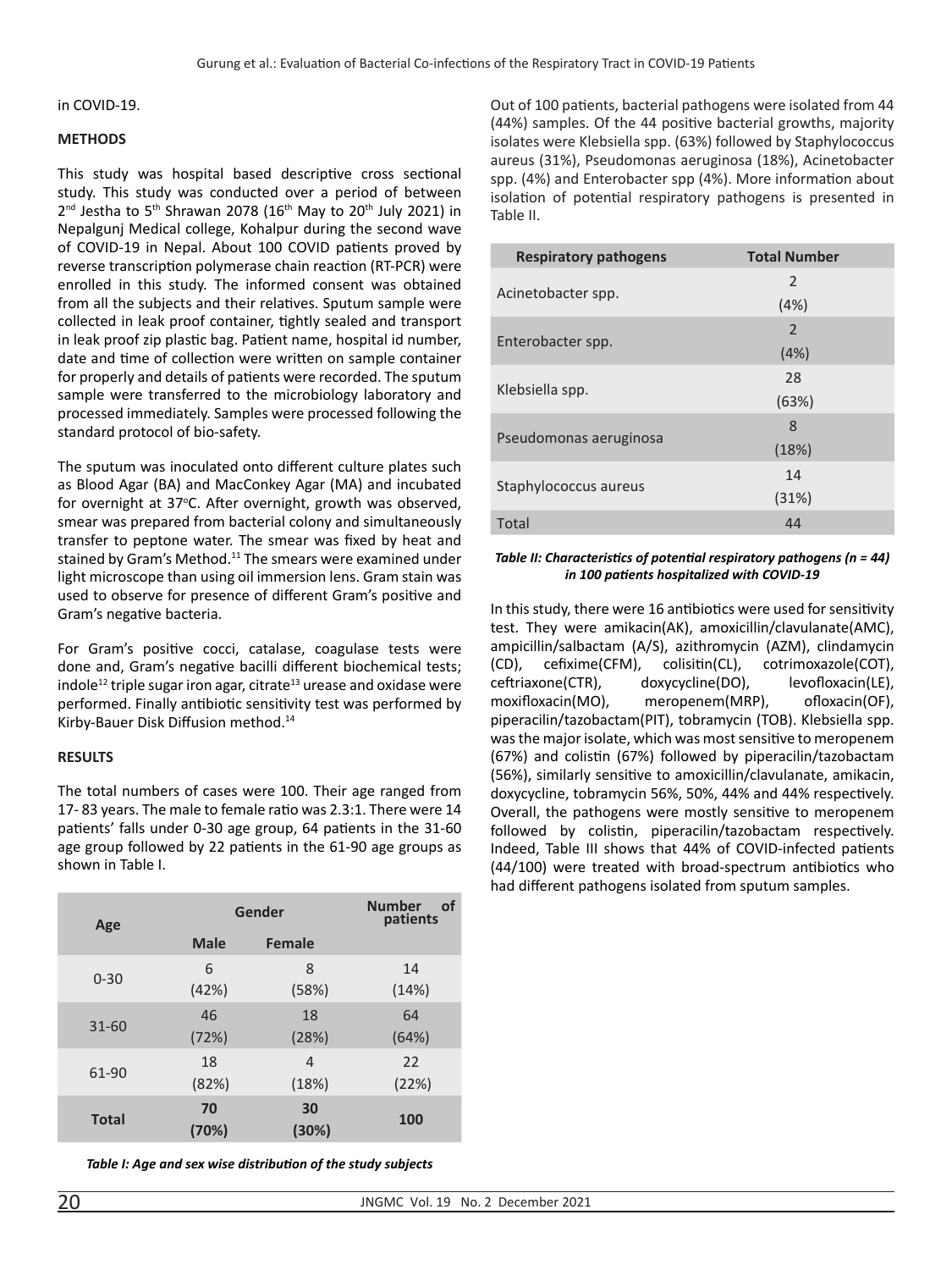| Microorganism/<br><b>Antibiotics</b> | Acinetobacter<br>spp. | Enterobacter spp. | Klebsiella spp. | Pseudomonas<br>aeruginosa | Staphylococcus<br>aureus |
|--------------------------------------|-----------------------|-------------------|-----------------|---------------------------|--------------------------|
| AK                                   | 50%                   | 50 %              | 50%             | 37%                       | 71%                      |
| <b>AMC</b>                           | <b>NT</b>             | 50%               | 56%             | 37%                       | 71%                      |
| A/S                                  | <b>NT</b>             | <b>NT</b>         | <b>NT</b>       | <b>NT</b>                 | 64%                      |
| <b>AZM</b>                           | <b>NT</b>             | <b>NT</b>         | 44%             | <b>NT</b>                 | 42%                      |
| <b>CD</b>                            | <b>NT</b>             | <b>NT</b>         | <b>NT</b>       | <b>NT</b>                 | 42%                      |
| <b>CFM</b>                           | 50 %                  | <b>NT</b>         | 33%             | <b>NT</b>                 | 42%                      |
| CL                                   | 100 %                 | 50 %              | 67%             | 87%                       | <b>NT</b>                |
| COT                                  | 50 %                  | 50%               | 33%             | <b>NT</b>                 | <b>NT</b>                |
| <b>CTR</b>                           | <b>NT</b>             | <b>NT</b>         | 33%             | <b>NT</b>                 | <b>NT</b>                |
| <b>DO</b>                            | 50 %                  | 50 %              | 44%             | <b>NT</b>                 | 64%                      |
| LE                                   | <b>NT</b>             | 50 %              | 38%             | 40%                       | 78%                      |
| <b>MO</b>                            | 100 %                 | 100 %             | 22%             | 62%                       | 42%                      |
| <b>MRP</b>                           | 100 %                 | 100 %             | 67%             | 75%                       | <b>NT</b>                |
| OF                                   | 50 %                  | <b>NT</b>         | 27%             | <b>NT</b>                 | <b>NT</b>                |
| PIT                                  | 100 %                 | 100 %             | 56%             | 75%                       | 92%                      |
| <b>TOB</b>                           | <b>NT</b>             | <b>NT</b>         | 44%             | <b>NT</b>                 | <b>NT</b>                |

\*NT=Not tested

#### *Table III: Percentage of antibiotic sensitivity to different pathogens*

#### **DISCUSSION**

This study was done to isolate of potential respiratory pathogens and evaluate the current antibiotic susceptibility pattern. Overall males (70%) were higher than females (30%). Although several different species can cause respiratory infection, most infections in all populations are caused by the Gram negative and this current study showed higher percentage of encountered pathogens are Gram negative bacteria. The study done by Singh V also suggested higher number of co-infected pathogens are Gram negative bacteria.<sup>2</sup> A study done by Cheng LS has reported that organisms isolated from 42% of patients who underwent testing for respiratory infections. $1$  The isolation percentage of pathogens compared to this current almost similar.

The current study suggested that common pathogens are Klebsiella spp, Staphylococcus aureus, Pseudomonas aeruginosa, Acinetobacter and Enterobacter, which is agreed with study done by Fattorini L.<sup>15</sup> An article also suggested the similar type of respiratory pathogens which is covered in this current study.16 This current study also suggested that hospitalization and intubation are more important than COVID-19-specific effects in conferring susceptibility to specific pathogens.

The widespread use of antibiotics for the treatment of COVID-19 patients and the potential consequences for antimicrobial resistance are a growing concern. Antibiotics use may be warranted in managing COVID-19 patients with suspected bacterial co-infections and severe/critically ill patients with increased risks of developing bacterial co-infections due to long hospital stays or immunosuppression.<sup>17</sup> The current study showed several group of antibiotic are becoming resistance to pathogens such as quinolone, cephalosporin, penicillin.

# **LIMITATIONS**

The current study was only focused on COVID-19 patients, not in non- COVID-19 patients. The comparison between COVID-19 and non- COVID-19 patients could give better idea of isolation of microorganisms and sensitivity to antibiotics.

# **CONCLUSION**

Bacterial co-infection is common in hospitalized patients with SARS-CoV-2, with Klebsiella spp having a major one and usage of antibiotics was high. The study suggests that meropenem followed by colistin, piperacilin/tazobactam has relatively better susceptibility to pathogens that can be chosen for the empirical treatment.

# **REFERENCES**

- 1. Cheng LS , Chau SK, Tso EY, Tsang SW, Li IY, Wong BK, Fung KS. Bacterial co-infections and antibiotic prescribing practice in adults with COVID-19: experience from a single hospital cluster. Ther Adv Infectious Dis 2020; 7: 1-12.
- 2. Singh V, Upadhyay P, Reddy J, Granger J. SARS-CoV-2 respiratory co-infections: Incidence of viral and bacterial co-pathogens. International Journal of Infectious Diseases. 2020; 105; 617–20
- 3. Covid-19 Coronavirus pandemic. [Internet] 2021 [cited 15 September 2021] Available from: https://www. worldometers.info/coronavirus/
- 4. Taubenberger JK, Morens DM. The 1918 influenza pandemic and its legacy. Cold Spring Harb Perspect Med. 2020;10(10):a038695
- 5. McCullers JA. The co-pathogenesis of influenza viruses with bacteria in the lung. Nat Rev Microbiol 2014;12(4):252–62.
- 6. Lansbury, L.; Lim, B.; Baskaran, V.; Lim,W.S. Coinfections in people with COVID-19: A systematic review and metaanalysis. J. Infect. 2020, 81, 266–75.
- 7. Pant S , Bhusal KR , Manandhar S. Microbiology of lower respiratory tract infection in workers of garment industry of Kathmandu. JCMS. 2014;10(3)
- 8. Nag VL, Kaur N. Superinfections in COVID-19 Patients:Role of Antimicrobials. Dubai Med J 2021;4:117–26.